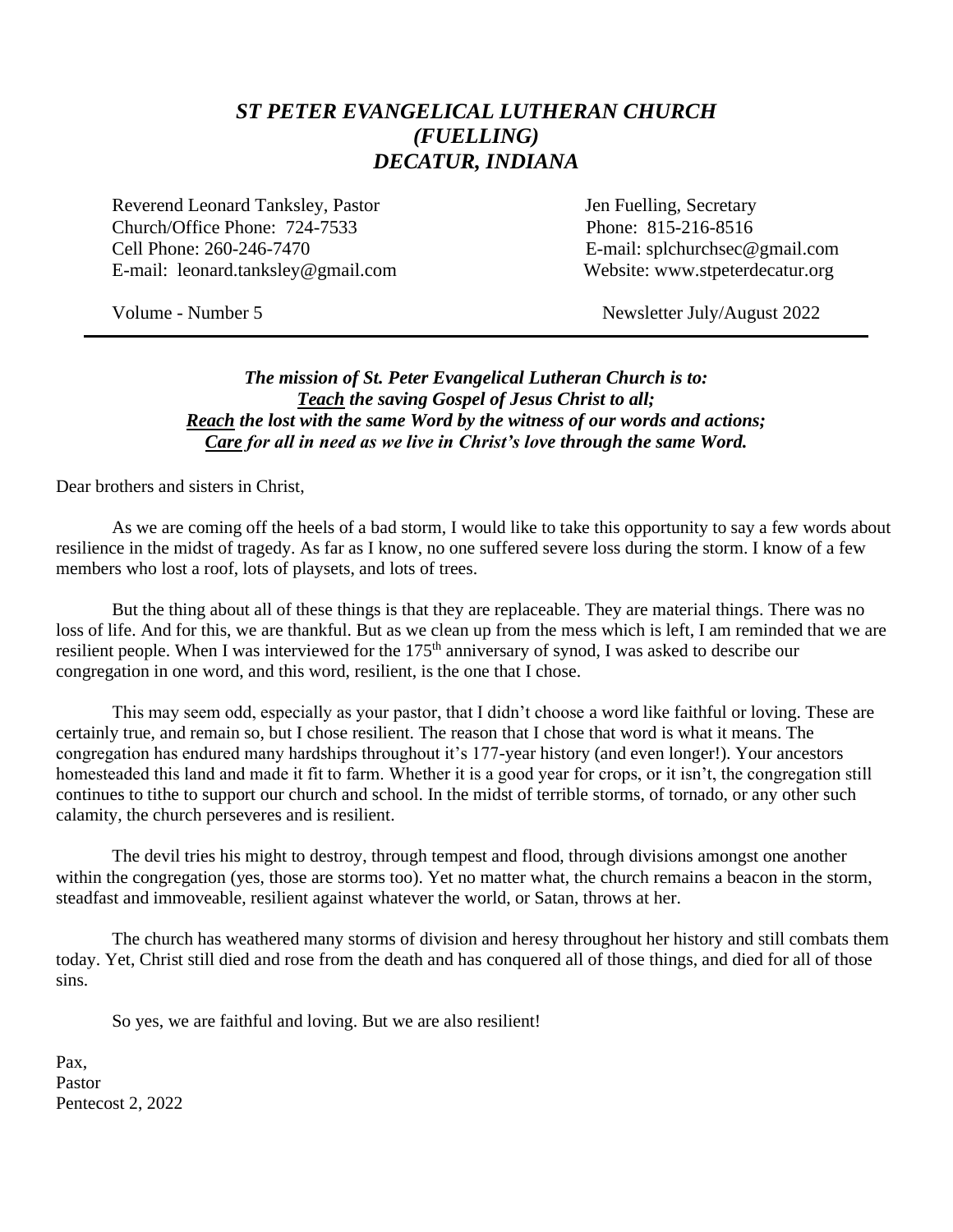# **ANNOUNCEMENTS**

### **SEPTEMBER NEWSLETTER DEADLINE** will be Friday, August 19<sup>th</sup>.

*NOTE*: Secretary Jen Fuelling will be on vacation Saturday, July 9<sup>th</sup>-Sunday, July 17<sup>th</sup>. Please contact Pastor Tanksley with any questions during this time.

*THE BBO COOK-OFF* will take place at the St. Peter Picnic Grove on Saturday, August 6<sup>th</sup> from 2pm-?. Please plan to attend this exciting event full of great food, fellowship, and fun!

### *IMPORTANT CALENDAR DATES:*

-Please refer to the July calendar for Elders, Council, and Voters' Assembly meetings and times. -Please refer to the August calendar for the BBQ Cook-Off and SPI first day of school dates for Preschool and Grades K-8.

*A NOTE FROM THE TREASURER:* The budgetary needs to fund the ongoing ministries of St. Peter church are approximately \$5500 weekly. Recently we have been short of this goal. Several weeks the contributions were under \$3000, and last week they were under \$2000. I would ask that you keep St. Peter and its work in your prayers and consider how we all can support the Gospel mission entrusted to us. Thank you for your partnership in ministry here at St. Peter. *-Your Financial Team*

\_\_\_\_\_\_\_\_\_\_\_\_\_\_\_\_\_\_\_\_\_\_\_\_\_\_\_\_\_\_\_\_\_\_\_\_\_\_\_\_\_\_\_\_\_\_\_\_\_\_\_\_\_\_\_\_\_\_\_\_\_\_\_\_\_\_\_\_\_\_\_\_\_\_\_\_\_\_\_\_\_\_\_\_\_\_\_\_\_\_\_\_\_\_\_\_\_\_

#### **About the Seminary Food Co-Op**

The Food Co-Op is located at the Fort Wayne Seminary and is available to all Seminary students. Students register and volunteer time to use this privilege and is available at no cost . Many students report that 75-85% of their grocery needs are met from the Co-Op.

The Co-Op items are restricted to grocery items purchases and meats(beef, chicken and pork) processed by local meat lockers. The Co-Op is set up with shelves, freezers and coolers.

#### **Donation Theme for July/August**

St, Peter continues to be blessed with many Seminary students so in the months of July and August, we will be collecting "**Back to School Lunch/Snacks"** items to donate to the Food Co-OP. Following is a suggestion list but is not limited to these items:

#### **Back to School Lunch/Snacks**

*Suggestions:* Snack sized snacks Fruit Snacks Fruit/Pudding Cups Applesauce cups Cookies Juice boxes Ziplock bags - snack, sandwich Plastic spoons Granola Bars

A container will be located in the back of Church for you to place your donations. At the end of the month items will be delivered to the Seminary Food Bank.

If you have any questions please feel free to contact Bruce or Brenda Scherer.

A special Thanks to everyone who donated "Breakfast" items in May and July. You are awesome!! These will be delivered to the Seminary after the last Sunday in June.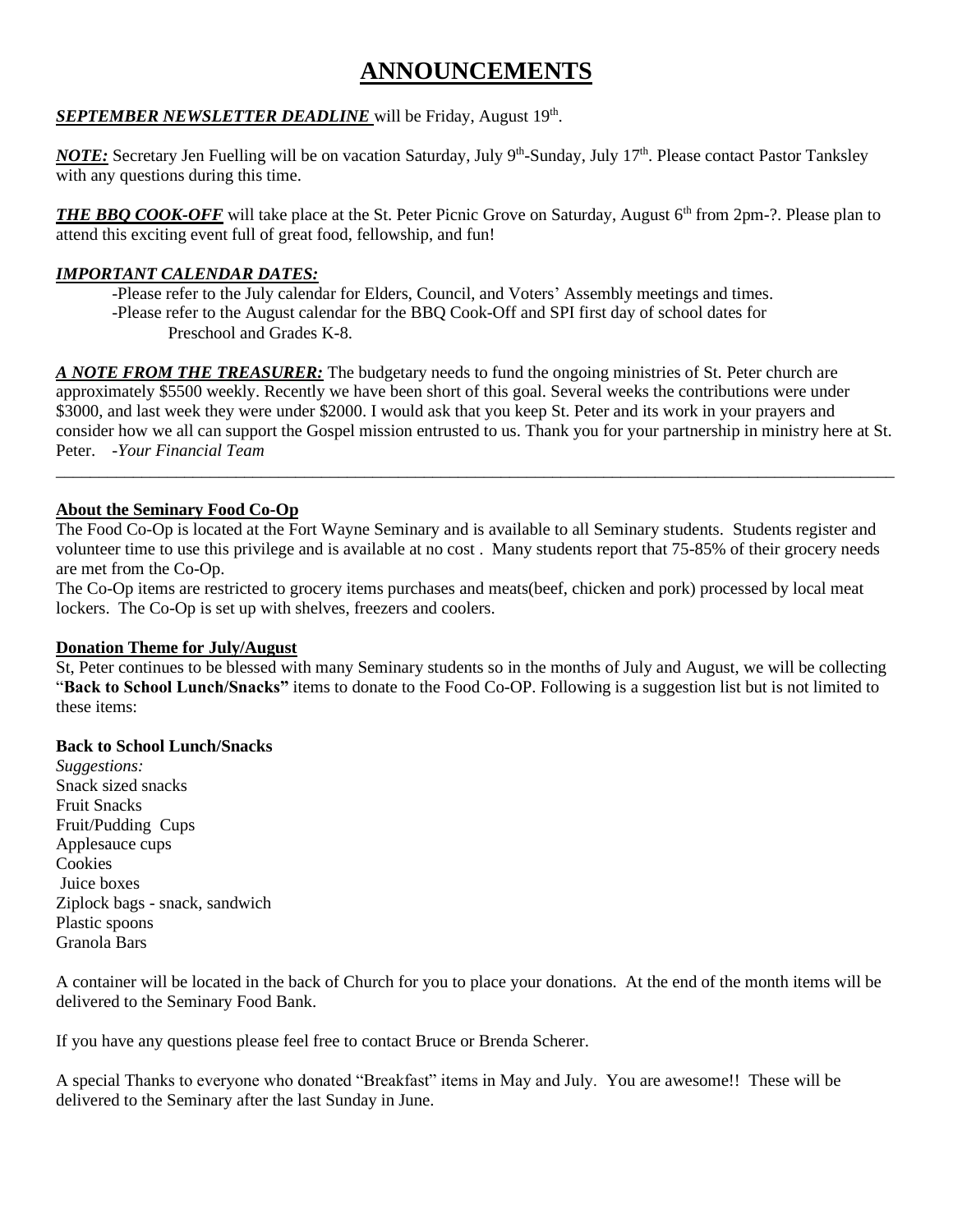# St. Peter Events in the Past

# 50 Years Ago - Pastor Paul F Stohlmann Jr

| Baptism 7-8-1972 | Heather Lea Kimberlin<br>Born 1-19-1972<br>Sponsors: Mrs Keith Scherer & Miss Deborah Irwin                                                                           |                                            |  |
|------------------|-----------------------------------------------------------------------------------------------------------------------------------------------------------------------|--------------------------------------------|--|
| Baptism 7-9-1972 | Nicole Grace Juday<br>Born 5-24-1972<br>Sponsors: Miss Janice Linker, Mrs Leonard Linker, Walter & Barbara Augustyniak                                                | Fa. Loren Juday<br>Mo. Linda nee Linker    |  |
|                  | 100 Years Ago - Pastor Alfred H Moeller                                                                                                                               |                                            |  |
| Burial 7-21-1922 | Johann Friedrich Busiek<br>Died 7-18-1972<br>Born 10-18-1842<br>(J Friedrich Busick; widower of Sophie Kuekelhan)                                                     | Age: 79y 9m 0d<br>Text: 1 Thess 4v14       |  |
| Baptism 8-6-1922 | Louis Friedrich Karl Börger<br>Born 7-23-1922<br>Sponsors: Louis Scherer, Fried Scherer & Karl Passe<br>(Louis F K Boerger died 3-8-1995; married Marion Sweeney)     | Fa. Martin Börger<br>Mo. Lydia nee Scherer |  |
| Baptism 8-6-1922 | Louise Wilhelmine Pauline Börger<br>Born 7-23-1922<br>Sponsors: Mrs Louise Scherer & Mrs Fr Scherer<br>(Louise W P Boerger died 11-19-2013; married Gerald Lengerich) |                                            |  |

|                         | 150 Years Ago - Pastor J Andreas Fritze          |                                                 |  |
|-------------------------|--------------------------------------------------|-------------------------------------------------|--|
| <b>Baptism 7-5-1872</b> | August Friedrich Lui Wietfeldt<br>Born 6-25-1872 | Fa. Wilhelm Wietfeldt<br>Mo. Louise nee Ahlfeld |  |
|                         | (A F Ludwig Wietfeldt died 5-1-1947)             |                                                 |  |

Submitted by Allen Franz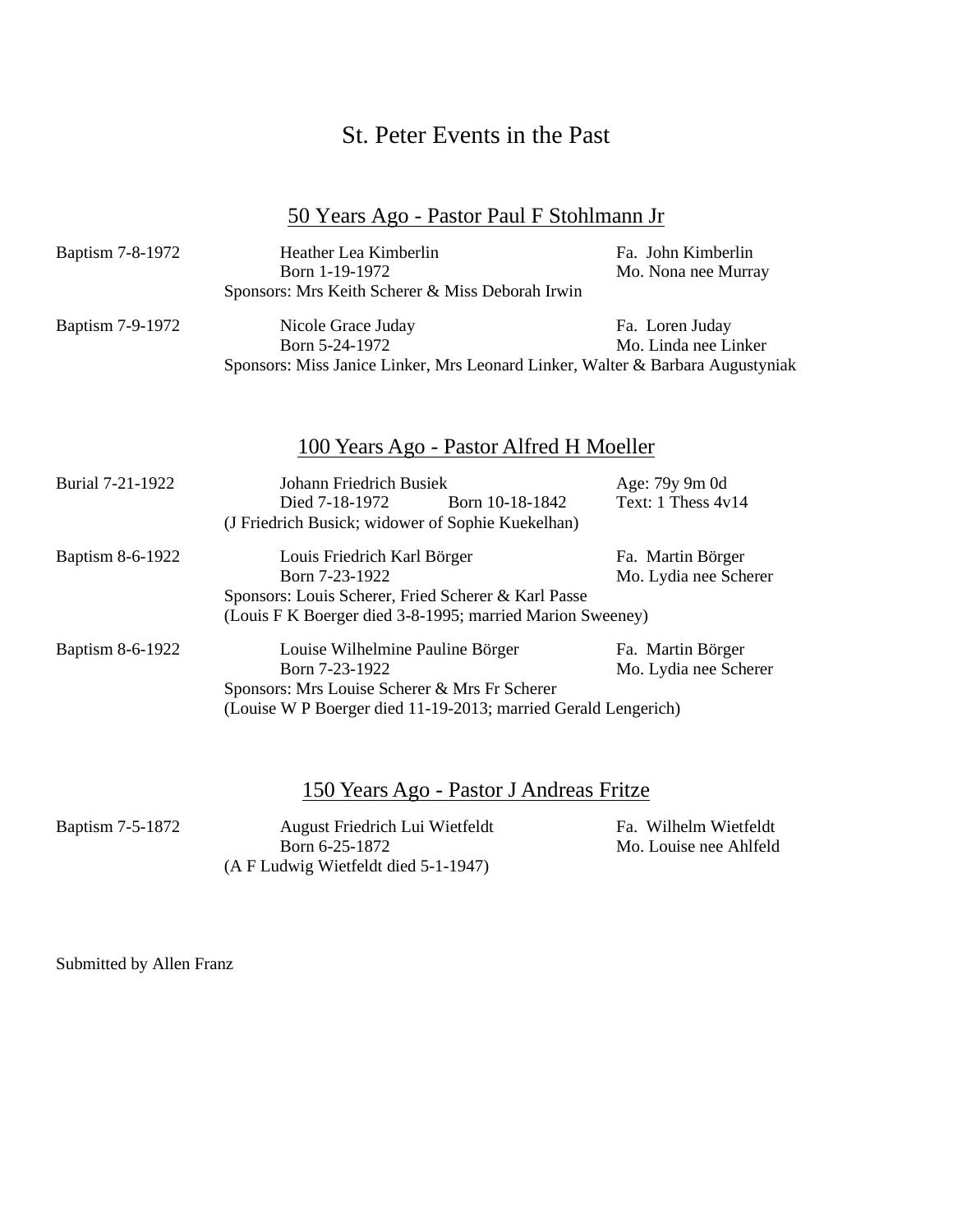## **St. Peter-Immanuel Lutheran School Class Supply Lists**

**Please make sure that everything is labeled with your child's name or initials. \_\_\_\_\_\_\_\_\_\_\_\_\_\_\_\_\_\_\_\_\_\_\_\_\_\_\_\_\_\_\_\_\_\_\_**

#### **Preschool Mrs. Irwin**

\$20 for yearly snacks - \$30 if your child will be staying for aftercare- I will go purchase all the bulk snack 4 Glue Sticks

1 Liquid glue bottle

- 1 Folder with pockets
- 1 package of Baby Wipes

2 packs of markers

1 box of tissues

2 dry erase markers

1 box of Crayons - 24 ct. 4 black Dry Erase Markers **Headphones** (inexpensive-no earbuds) 1 school box 1 container baby wipes 2 large Elmer's Glue stick<br>
(2) classic color washable markers (thick) 1 Black Sharpie (for Art) (2) classic color washable markers (thick) 1-4oz. bottle Elmer's glue<br>
1 oversized old shirt to use as a paint shirt<br>
1 School bag  $(1)$  2 inch 3 ring binder 1 pkg. 100 ct. napkins

- 
- 
- 
- 
- 
- 1 Black Sharpie

Artbox 1 pack of wide rule paper 10 #2 Pencils **Scissors** Ruler (in and cm) 2 Red Pens 2 blue pens 2 colors of highlighters 1 black sharpie

1 old paint shirt \* Daily refillable Water bottle ( for snack)

\*A Change of clothes to keep in their cubby (bring in a gallon size ziplock bag/labeled)

#### **Kindergarten Mrs. Conrad**

\_\_\_\_\_\_\_\_\_\_\_\_\_\_\_\_\_\_\_\_\_\_\_\_

- 
- 
- 
- 
- 
- Gym shoes (non-marking soles)

#### **First and Second Grades Mrs. Brinneman**

\_\_\_\_\_\_\_\_\_\_\_\_\_\_\_\_\_\_\_\_\_\_\_\_\_\_\_\_\_\_\_\_\_\_\_\_

- 1 pack of #2 Pencils 1 box of Crayons (24 count) 1 box of Crayons (24 count) 1 controlled by the Headphones (no earbuds) 1 Scissors w/blunt point 1 Scissors w/blunt point
- 3 Glue Sticks 1 Ruler w/ metric 1 Scissors w/ blunt point
	-
- 1 Art Box 3 Dry Erase Markers 1 Art Box 3 Dry Erase Markers 1 Crayola Watercolor paint set<br>1 Crayola Watercolor paint set 3 Crassic colors washable markers (thick) Cym Shoes (non-marking soles) 2 classic colors washable markers (thick) Gym Shoes (non-marking soles)<br>3 Spiral bound notebooks (wide ruled) 1 paint shirt (oversized old shirt)
- 3 Folders 3 Spiral bound notebooks (wide ruled)
- 1 old sock or rag 1 Liquid Glue (4 oz) **1 XL** Book Cover
	-

#### **Third and Fourth Grades Mrs. Ringquist**

\_\_\_\_\_\_\_\_\_\_\_\_\_\_\_\_\_\_\_\_\_\_\_\_\_\_\_\_\_\_\_\_\_\_\_\_

Markers - Thin and/or Thick **Crayons** Colored pencils 2 Expo Markers 2 glue sticks Block Eraser 1 Pack of 3x5 Notecards 1 binder (1 inch) 3 folders with keyring holes

1 spiral notebook 2 Composition Notebooks (Wide Ruled) 2 Boxes of Tissues Headphones Old sock or cloth Paint Shirt (Oversized, Old Shirt) Water color paints Gym Shoes (non-marking soles) Bible (ESV) \*

\*A small bag or backpack to carry things to

\*Gym shoes **(optional)** for rainy or snowy

\*Aftercare: Blanket for rest time

and from school

days

 \*Incoming 3rd Graders and New Students will receive a Bible the 1st week of school Assignment Notebook (MUST BE PURCHASED FROM SPI)

#### **Fifth through Eighth Grades Mr. Becker/Mrs. Becker/Mrs. Marbach**

\_\_\_\_\_\_\_\_\_\_\_\_\_\_\_\_\_\_\_\_\_\_\_\_\_\_\_\_\_\_\_\_\_\_\_

Bible (ESV) Catechism Catechism Catechism Catechism Ruler (include metric)<br>
Wide Ruled Notebook Paper Scissors Constanting Constanting Constanting Constanting Constanting Constanting Co Gym Shoes (non-marking soles) Graph Paper Graph Paper (1) Clue Stick (1 large) Craph Paper (1) Liquid Glue (1) Craph Paper (1) Craph Craph C<br>
Composition Craph Craph Craph Craph Craph Craph Craph Craph Craph Craph Craph Craph Craph Craph Craph Craph C 2 **composition** notebooks Set of Colored Pencils<br>Crayons Crayons Crayons Black and Red Pens Pencils<br>Boxes of Tissues (2) Index Cards 3X5 (100) Dry Erase Markers (2 colors) 1 Black Sharpie **Earbuds** Markers—thick and thin **Calculator (Scientific)** 1 Book Cover (5th-6th grade) 1 Book Cover (5th-6th grade) 2 different colored 2-pocket folders Plastic Expanding Accordion Folder or if you already have 3 inch 3 ring binder with zipper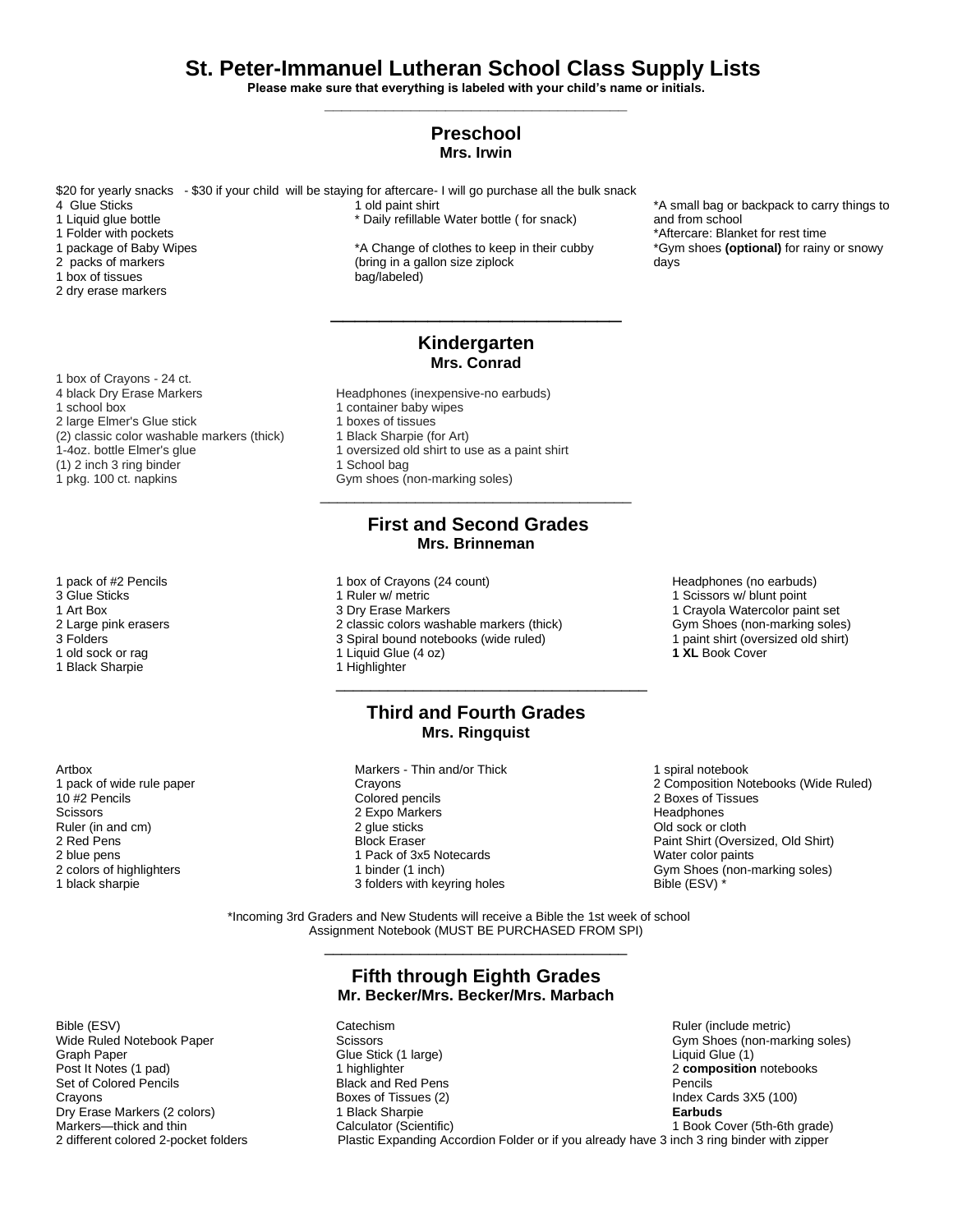July 2022

Altar Guild- Lindy Fuelling and Emily Fuelling

| Sat |                | *Jen Fuelling on vacation*                                    | *Jen Fuelling on vacation*                                                                              |                                                                                               |                                                                                              |                                                                                        |
|-----|----------------|---------------------------------------------------------------|---------------------------------------------------------------------------------------------------------|-----------------------------------------------------------------------------------------------|----------------------------------------------------------------------------------------------|----------------------------------------------------------------------------------------|
| Ë   | $\overline{c}$ | $\mathcal{O}$<br>8                                            | 16<br>*Jen Fuelling on vacation*<br>15                                                                  | 23<br>22                                                                                      | 30<br>50                                                                                     |                                                                                        |
| Thu |                | 9:30 Pastors' Study<br>9:00 am Quilting<br>Group, at Bingen   | *Jen Fuelling on vacation*<br>9:30 Pastors' Study<br>9:00 am Quilting<br>Group, at Bingen<br>14         | 9:30 Pastors' Study<br>9:00 am Quilting<br>Group, at Bingen<br>$\tilde{I}$                    | 289:00 am Quilting<br>9:30 Pastors' Study<br>1:30pm Woodcrest<br>Group, at Bingen<br>Service |                                                                                        |
| Wed |                | 10:00am Bible Study<br>9                                      | *Jen Fuelling on vacation*<br>10:00am Bible Study<br>13                                                 | 10:00am Bible Study<br>$\overline{\mathcal{O}}$                                               | 10:00am Bible Study<br>$\overline{27}$                                                       |                                                                                        |
| Tue |                | 5                                                             | *Jen Fuelling on vacation*<br>7:00pm Elders Meet<br>Council Meeting<br>6:00pm Church<br>$\overline{12}$ | 19                                                                                            | 56                                                                                           |                                                                                        |
| Mon |                | 4                                                             | *Jen Fuelling on vacation*<br>7:00pm SPI Board of<br><b>Education Meeting</b>                           | 18                                                                                            | 25                                                                                           |                                                                                        |
| Sun |                | Communion; Bible<br>Service of Holy<br>9:00am Divine<br>Study | *Jen Fuelling on vacation*<br>Service; Bible Study<br>9:00am Divine<br>07                               | *Jen Fuelling on vacation*<br>Communion; Bible<br>179:00am Divine<br>Service of Holy<br>Study | meets following the<br>*Voters' Assembly<br>249:00am Divine<br>service*<br>Service           | Communion; Bible<br>Service of Holy<br>9:00am Divine<br>Study<br>$\tilde{\mathcal{E}}$ |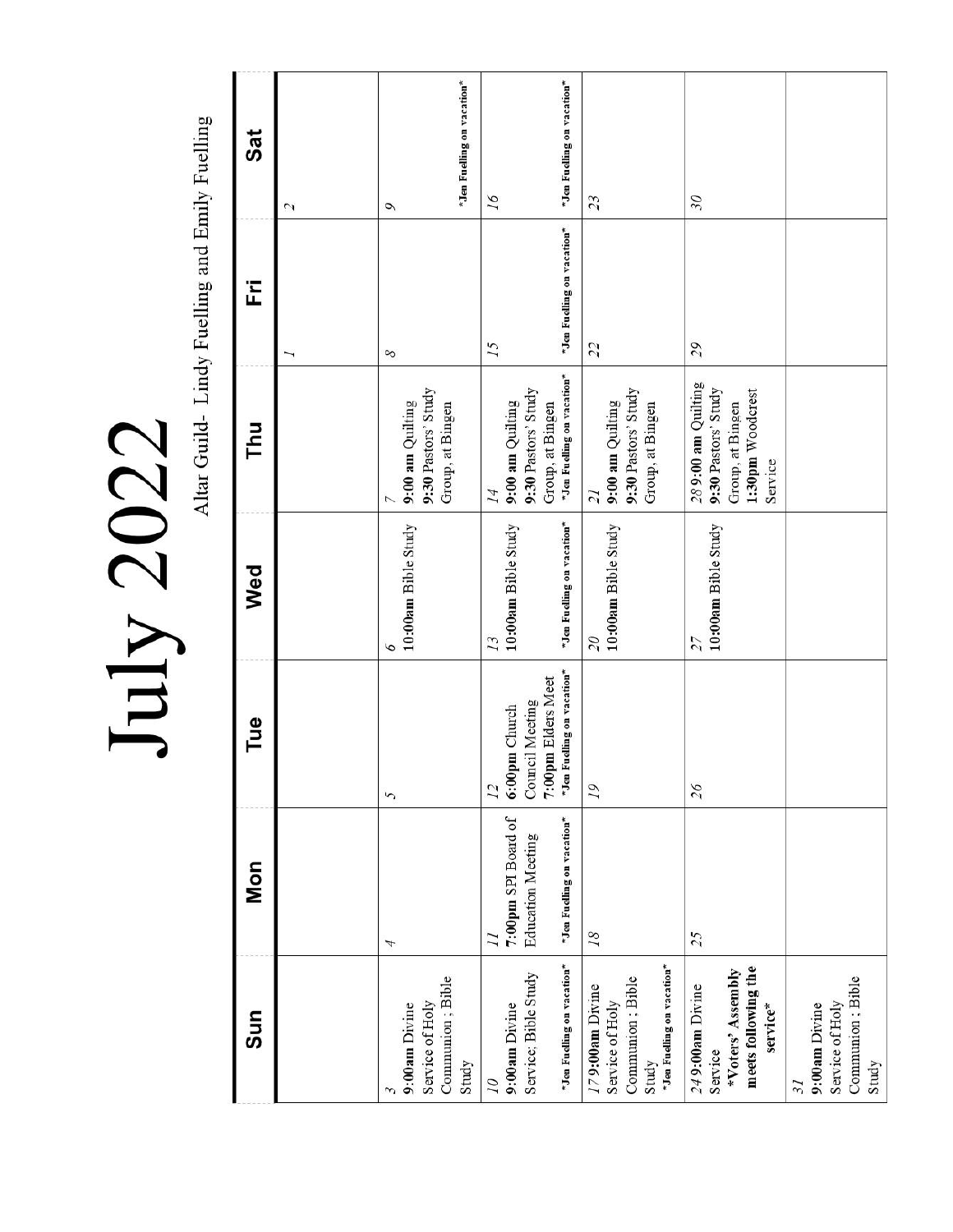

# Congratulations to all of you celebrating in July!

## July Birthdays

| 1  | Harper Billington            | 16 | <b>Emberly Keller</b>     |
|----|------------------------------|----|---------------------------|
| 3  | Mikey Crosby                 | 17 | Angela Franz              |
| 5  | <b>Rev. Leonard Tanksley</b> | 17 | Layla Hurst               |
| 6  | Marj Franz                   | 19 | <b>Marshall Scheumann</b> |
| 6  | Caroline Kukelhan            | 22 | <b>James Franz</b>        |
| 6  | Scout Kukelhan               | 23 | Gavin Scherer             |
|    | <b>Bradley Howard</b>        | 25 | <b>Rich Howard</b>        |
| 8  | Robert Ohler                 | 26 | Jon Lehrman               |
| 9  | <b>Jody Hurst</b>            | 26 | Nicole Hessler            |
| 10 | <b>Shelby Billington</b>     | 26 | Lance Roe                 |
| 10 | Nathaniel Ellenberger        | 27 | Owen Gresley              |
| 11 | Jill Ellenberger             | 28 | Lillian Howard            |
| 12 | Denise Scherer               | 28 | Paityn Billington         |
| 12 | Royce Kukelhan               | 29 | Melvin Fuelling           |
| 13 | <b>Brandon Scherer</b>       | 29 | <b>Loralie Franz</b>      |
| 15 | <b>Garrett Fuelling</b>      | 29 | Kendall Bischoff          |
| 16 | Tim Myers                    | 30 | Shannon Lee               |
| 16 | <b>Barry Sanderson</b>       |    |                           |

## July Anniversaries

July 2, 1994 July 18, 2009 Herb & Sharon Banning John & Amy Rose

Ken & Sophie Busick

 July 15, 2000 July 28, 1973 Leroy & Myra Peters Jim & Lori Franz

July 3, 1959<br>  $\&$  Sophie Busick<br>  $\&$  Sophie Busick<br>  $\&$  Sarah Will

 July 6, 1993 July 21, 1973 Andy & Brenda Wolf Rich & Sheryl Howard

July 10, 1976 **July 23**, 1977 Ian & Deb McDonald Lynn & Lori Matthews

 July 14, 2018 July 26, 2021 Nathan & Ivy Sheneman Alex & Brittany Scheumann

 July 28, 2007 Leonard & Suzanne Rekeweg

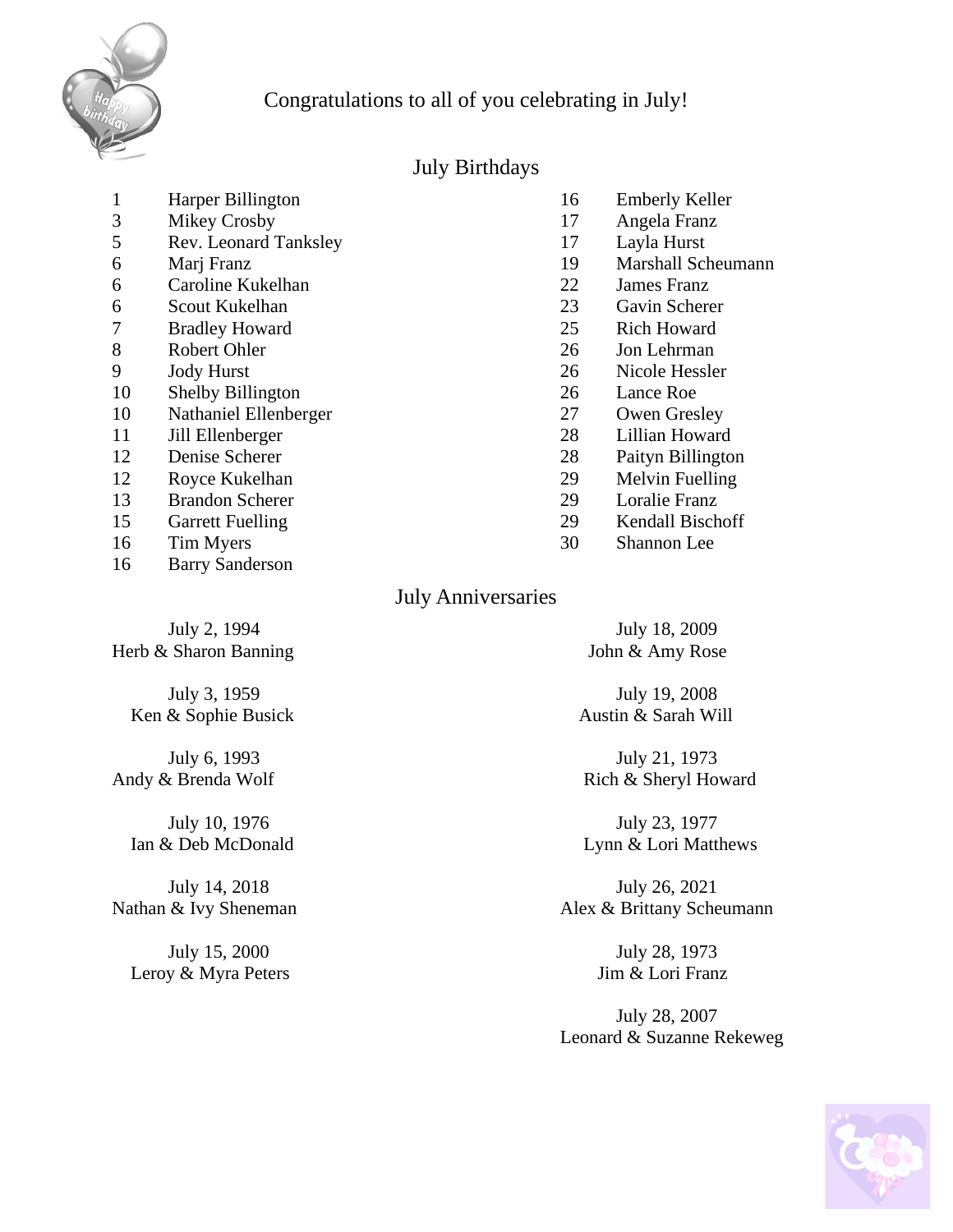Altar Guild-Pat Braun and Shelby Billington August 2022

| Sat | BBQ COOK-OFF at<br><b>St. Peter Picnic</b><br>Grove              |                                                                               |                                                                                               |                                                                                 |                                                 |
|-----|------------------------------------------------------------------|-------------------------------------------------------------------------------|-----------------------------------------------------------------------------------------------|---------------------------------------------------------------------------------|-------------------------------------------------|
| Ë   | 6<br>5                                                           | 13<br>$\overline{12}$                                                         | $\overline{\mathcal{L}}$<br>NEWSLETTER<br><b>SEPTEMBER</b><br><b>DEADLINE</b><br>19           | 27<br>$5\overline{c}$                                                           |                                                 |
| Thu | 9:30 Pastors' Study<br>9:00 am Quilting<br>Group, at Bingen<br>4 | 9:30 Pastors' Study<br>9:00 am Quilting<br>Group, at Bingen<br>$\overline{l}$ | 9:30 Pastors' Study<br>9:00 am Quilting<br>Group, at Bingen<br>18                             | 9:30 Pastors' Study<br>9:00 am Quilting<br>Group, at Bingen<br>25               |                                                 |
| Wed | $10:00$ am Bible Study<br>3                                      | 8:00am SPI First Day<br>10:00am Bible Study<br>of School K-8<br>07            | 10:00am Bible Study<br>17                                                                     | 10:00am Bible Study<br>54                                                       | 10:00am Bible Study<br>$\overline{\mathcal{E}}$ |
| Tue | 2                                                                | 7:00pm Elders Meet<br>$\circ$                                                 | 91                                                                                            | 23                                                                              | $\mathcal{S}$                                   |
| Mon |                                                                  | *Back to School<br>Night at SPI*<br>8                                         | 7:00pm SPI Board of<br>8:00am SPI First day<br><b>Education Meeting</b><br>of Preschool<br>15 | 22                                                                              | 65                                              |
| Sun |                                                                  | Communion; Bible<br>Service of Holy<br>9:00am Divine<br>Study                 | Service; Bible Study<br>9:00am Divine<br>14                                                   | Communion; Bible<br>Service of Holy<br>9:00am Divine<br>Study<br>$\overline{z}$ | Service; Bible Study<br>9:00am Divine<br>28     |